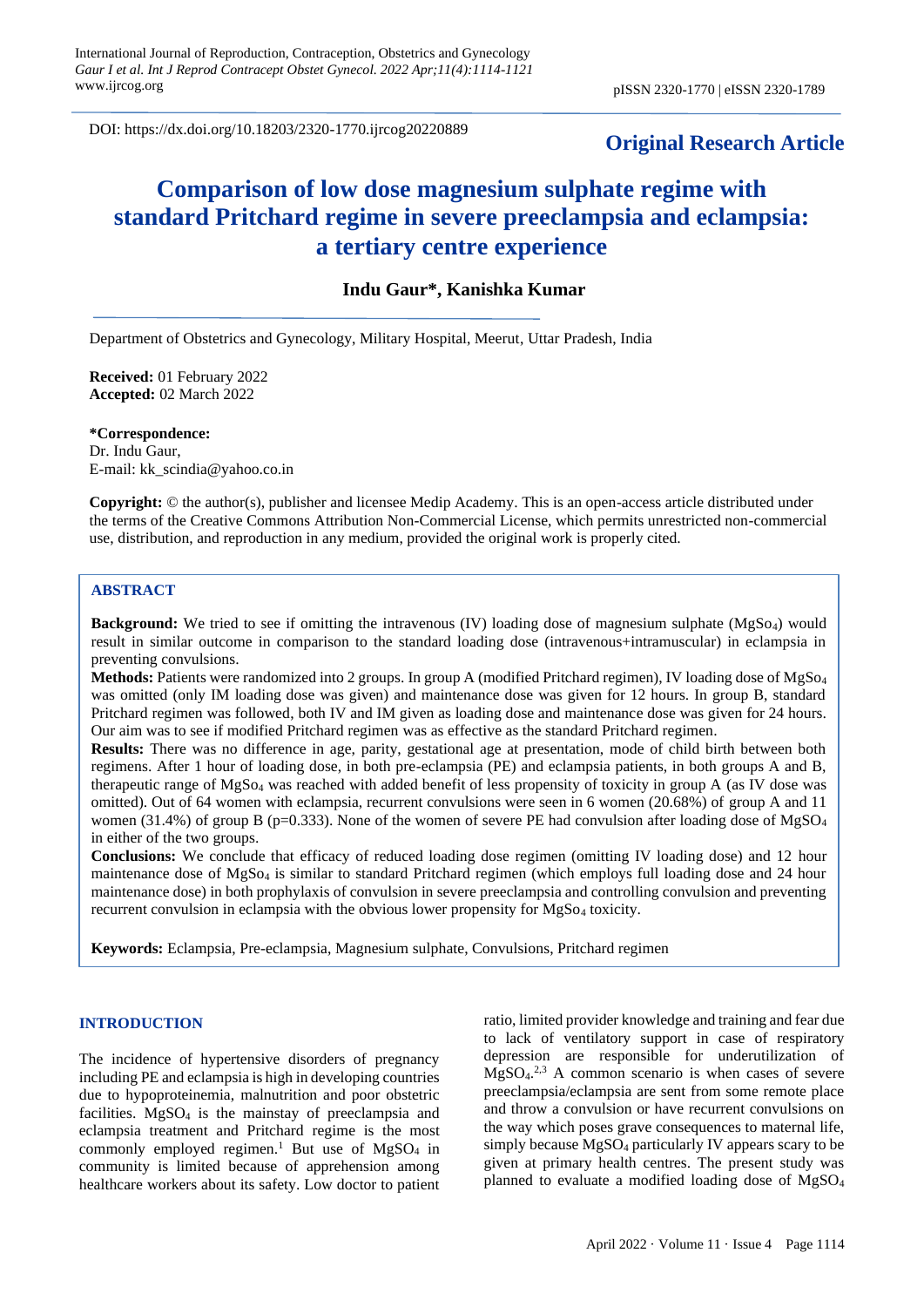omitting the IV component so that women may receive the loading dose prior to referral.

## **METHODS**

This was a prospective study, conducted in department of obstetrics and gynaecology, Military hospital, Meerut conducted over a period of four years from August 2017 to July 2021.

All consecutive women admitted in the department with eclampsia/severe PE were enrolled in the study after taking informed consent.

Hypertension was managed with IV labetalol if systolic blood pressure was ≥160 mmHg or diastolic blood pressure was 110 mmHg and subsequently by oral labetalol and nifedipine accordingly, only if they were fit enough for oral intake.

Patients with other causes of convulsions like epilepsy, cerebrovascular accidents, ruptured aneurysm, meningitis, encephalitis, cerebral tumors, metabolic abnormalities, women already treated outside with MgSO<sup>4</sup> were excluded from the study.

Sample size was calculated according to the study done in 2012 by Okusanya et al in which 7% of women who had only 10 gm IM loading dose had repeat convulsions, while no repeat convulsions occurred in those with 14 gm (4 gm intravenous and 10 gm intramuscular) loading dose.<sup>15</sup> Taking this into consideration sample size was 105 in each group by following formula,

$$
n = C + \frac{P_1 q_1 + P_2 q_2}{d^2} + \frac{2}{d} + 2,
$$

where,

P1=0.07 (7%),

 $q1=1-P1=0.93$ ,

P2=0.0 (0%),

 $q2=1-P2=1.0$ ,

d=P1-P2=0.07,

 $C=7.8=105$  for each group.

Cases were further divided into two groups: group A (study group/receiving modified dose MgSO<sup>4</sup> as given below); group B (receiving standard Pritchard's regime of  $MgSO<sub>4</sub>$ ).

Group A was given only 10 gm IM  $MgSO<sub>4</sub>$  (5 gm in each buttock) loading dose followed by maintenance dose 5 gm

IM in alternate buttock every 4 hours for 12 hours after delivery/last convulsion whichever was later.

Group B was given standard Pritchard regime, 4 gm IV and 10 gm IM of MgSO<sub>4</sub> (5 gm in each buttock) loading dose followed by 5 g maintenance dose 4 hourly in alternate buttock for 24 hours after delivery or last convulsion whichever was later.

If the patient in the study or control group had convulsion after administration of loading dose then  $2 \text{ g }$  IV MgSO<sub>4</sub> was given. This additional dose was given upto a maximum of 2 times and if they had recurrent convulsions then other regimen was given as per protocol. The additional doses, when given, were given after one hour of the loading dose in all the cases, so the additional doses of MgSO<sup>4</sup> did not have impact on the serum magnesium levels which were seen at 15 minutes and then at one hour after the loading dose. Number of cases requiring this additional dose in the two groups was compared.

## *Randomization*

By computer generated random number in blocks of 4 were selected.

## *Allocation concealment*

Allocation concealment was done by SNOSE-sequentially numbered opaque sealed envelopes.

## *Blinding*

Of participants (study group) was done by giving 20 ml normal saline slow IV over.

Signs of magnesium toxicity were respiratory rate; knee jerk reflex and hourly urinary output estimation were monitored in both groups. MgSO<sup>4</sup> toxicity was ruled out if the women had respiration 16 cycles per min and knee jerk reflex was present. 30 ml per hour urine output was ensured before giving next dose in all cases. 10 ml of 10% calcium gluconate was given if any woman had respiratory depression.

Outcome measures were occurrence of convulsion in severe PE, recurrence of convulsions in eclampsia and serum levels of magnesium before administering MgSO<sup>4</sup> and at 15 min and 1 hour after giving MgSO4. Recurrent eclampsia was defined in our study as seizures occurring after administration of loading dose.

## *Statistical analysis*

Statistical analysis was done using SPSS (statistical package for social sciences) version 21.0 statistical analysis software. Continuous variables were expressed in Mean±SD. Categorical variables were expressed as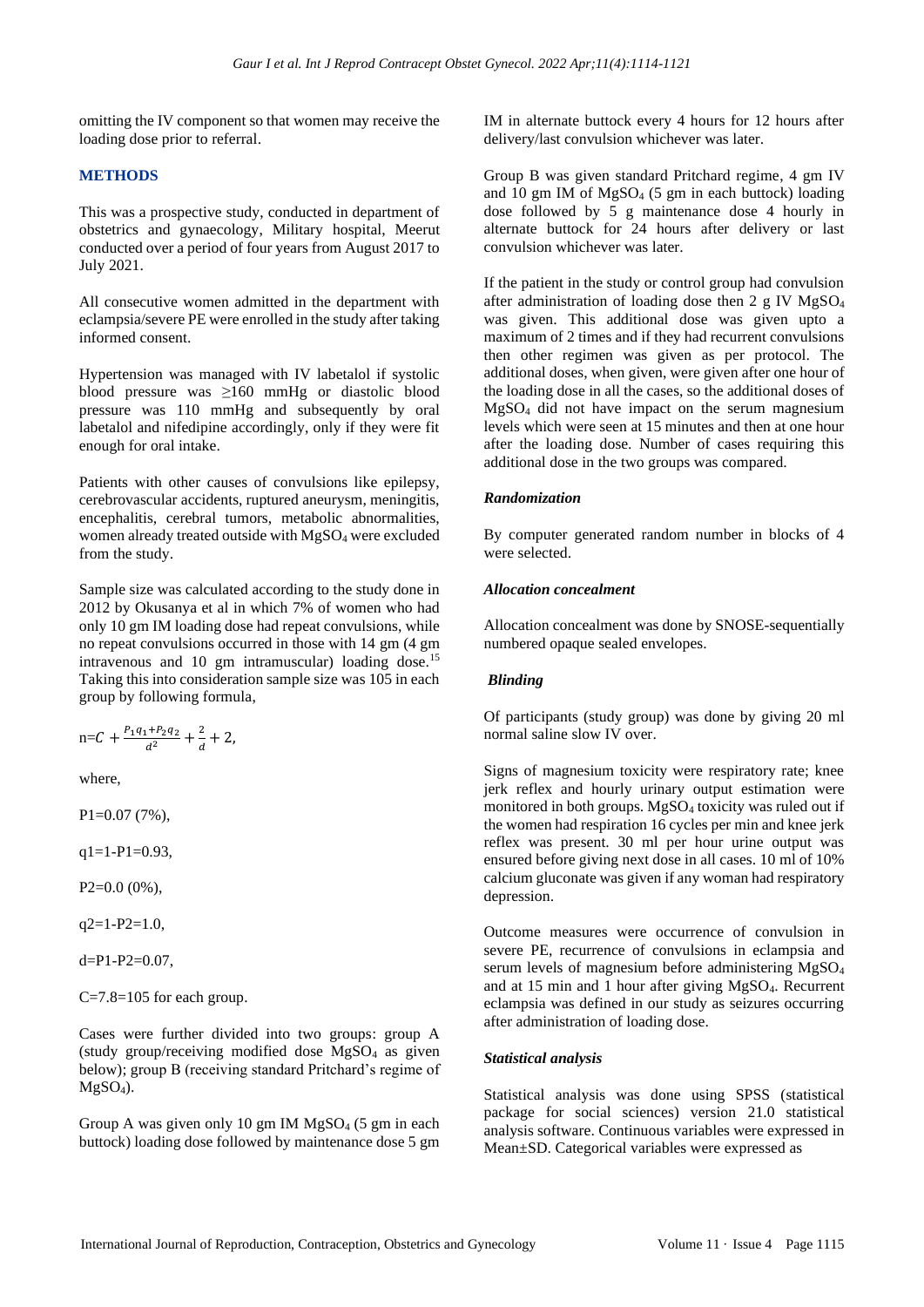frequency and percentage. Nominal categorical data were compared using Chi square test or Fischer's exact test as appropriate. Quantitative data were compared using paired t test. For all statistical purposes, confidence interval was set at 95% and p value <0.05 was considered significant.

#### **RESULTS**

Table 1 shows group wise distribution of study population and Table 2 shows distribution of cases according to various parameters. Table 3 shows that among women with severe PE, mean serum magnesium levels of women of both groups were comparable prior to loading dose 1.99 $\pm$ 0.33 mg/dl and 2.07 $\pm$ 0.52 mg/dl in group A and group B respectively (p=0.281).

After loading dose there were statistically significant higher levels of serum magnesium in group B at both 15 min and 1 hour.



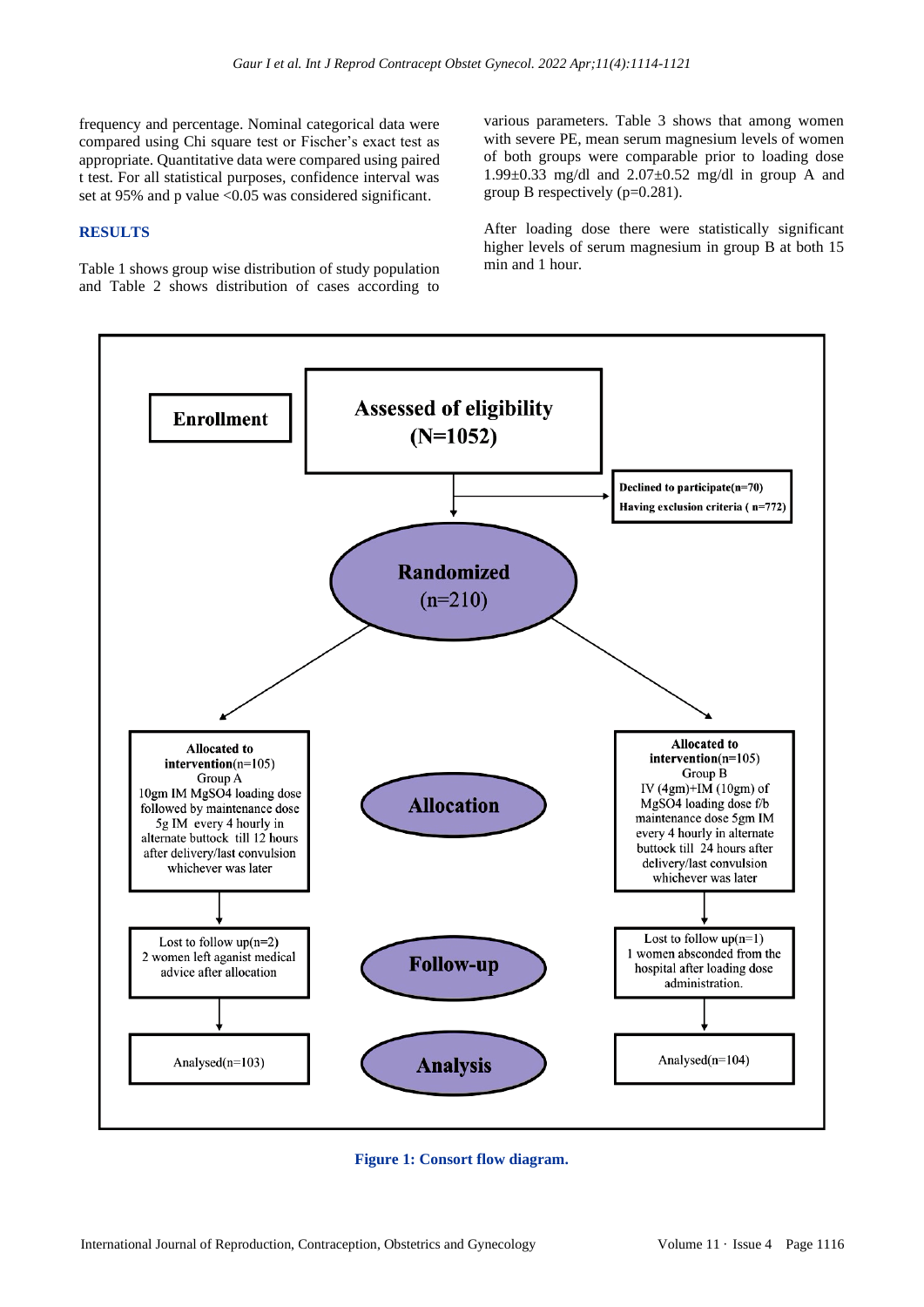## **Table 1: Group wise distribution of study population.**

| <b>Groups</b>  | <b>Description</b>                              | No. of subjects | <b>Severe PE APE</b> |    | <b>Percentage</b> |
|----------------|-------------------------------------------------|-----------------|----------------------|----|-------------------|
| <b>Group A</b> | Study group                                     | 105             |                      | 29 | 50.00             |
| <b>Group B</b> | Control group (standard Pritchard's<br>regimen) | 105             | 70                   | 35 | 50.00             |
| <b>Total</b>   |                                                 | 210             | 146                  | 64 | 100.00            |

## **Table 2: Distribution of cases according to various parameters.**

| <b>Parameters</b>              |                            | <b>Group A</b><br>$(n=103)$ |       | <b>Group B</b><br>$(n=104)$ |       | <b>Total</b><br>$(n=207)$ |       | $\chi^2$ | $\overline{\mathbf{P}}$ |
|--------------------------------|----------------------------|-----------------------------|-------|-----------------------------|-------|---------------------------|-------|----------|-------------------------|
|                                |                            | No.                         | $\%$  | No.                         | $\%$  | No.                       | $\%$  |          |                         |
| <b>Severe PE or antepartum</b> | <b>Severe PE</b>           | 74                          | 71.84 | 69                          | 66.35 | 143                       | 69.08 | 0.733    | 0.392                   |
| eclampsia                      | Eclampsia                  | 29                          | 28.16 | 35                          | 33.65 | 64                        | 30.92 |          |                         |
|                                | $\leq$ 20                  | 6                           | 5.83  | 5                           | 4.81  | 11                        | 5.31  |          | 0.846                   |
| Age group (in years)           | $21 - 30$                  | 80                          | 77.67 | 79                          | 75.96 | 159                       | 76.81 | 0.336    |                         |
|                                | >30                        | 17                          | 16.50 | 20                          | 19.23 | 37                        | 17.87 |          |                         |
|                                | Hindu                      | 74                          | 71.84 | 64                          | 61.54 | 138                       | 66.67 | 2.143    |                         |
| <b>Religion</b>                | Muslim                     | 29                          | 28.16 | 40                          | 38.46 | 69                        | 33.33 |          | 0.143                   |
| <b>Place of residence</b>      | Urban                      | 60                          | 58.25 | 55                          | 52.88 | 115                       | 55.56 |          | 0.437                   |
|                                | Rural                      | 43                          | 41.75 | 49                          | 47.12 | 92                        | 44.44 | 0.604    |                         |
| <b>Educational status</b>      | Illiterate                 | 34                          | 33.01 | 36                          | 34.62 | 70                        | 33.82 | 0.060    | 0.807                   |
|                                | Literate (>standard 8)     | 69                          | 66.99 | 68                          | 65.38 | 137                       | 66.18 |          |                         |
| <b>Number of antenatal</b>     | $\leq$ 4 visits (unbooked) | 79                          | 76.70 | 79                          | 75.96 | 158                       | 76.33 | 0.016    | 0.901                   |
| care visits                    | >4 visits (booked)         | 24                          | 23.30 | 25                          | 24.04 | 49                        | 23.67 |          |                         |
|                                | $\boldsymbol{0}$           | 60                          | 58.25 | 56                          | 53.85 | 116                       | 56.04 |          | 0.523                   |
|                                | $\mathbf{1}$               | 23                          | 22.33 | 22                          | 21.15 | 45                        | 21.74 |          |                         |
| <b>Parity</b>                  | $\overline{2}$             | 13                          | 12.62 | 15                          | 14.42 | 28                        | 13.53 | 0.408    |                         |
|                                | $\geq$ 3                   | 7                           | 6.80  | 11                          | 10.58 | 18                        | 8.70  |          |                         |
| <b>History of</b>              | Yes                        | 6                           | 5.83  | $\overline{4}$              | 3.85  | 10                        | 4.83  |          |                         |
| hypertension/PE/<br>eclampsia  | N <sub>o</sub>             | 97                          | 94.17 | 100                         | 96.15 | 197                       | 95.17 | 0.441    | 0.507                   |
|                                | Vaginal                    | 44                          | 42.72 | 39                          | 37.50 | 83                        | 40.10 |          | 0.297                   |
| <b>Mode of delivery</b>        | <b>LSCS</b>                | 59                          | 57.28 | 63                          | 60.58 | 122                       | 58.94 | 2.428    |                         |
|                                | Not delivered              | $\mathbf{0}$                | 0.00  | $\overline{2}$              | 1.92  | $\overline{2}$            | 0.97  |          |                         |
| <b>Perinatal outcomes</b>      | Live                       | 73                          | 70.87 | 74                          | 72.55 | 147                       | 71.71 | 0.071    |                         |
|                                | Stillborn                  | 30                          | 29.13 | 28                          | 27.45 | 58                        | 28.29 |          | 0.790                   |
|                                | Improved                   | 101                         | 98.06 | 101                         | 97.12 | 202                       | 97.58 | 0.195    |                         |
| <b>Maternal outcomes</b>       | Expired                    | $\overline{2}$              | 1.94  | 3                           | 2.88  | 5                         | 2.42  |          | 0.659                   |

## **Table 3: Comparison of serum magnesium levels (mg/dl) in two groups.**

|                               | <b>Group A</b> |                                     |           | <b>Group B</b> |                                     |           | <b>Statistical significance</b> |         |  |
|-------------------------------|----------------|-------------------------------------|-----------|----------------|-------------------------------------|-----------|---------------------------------|---------|--|
| <b>Time period</b>            | N              | Serum magnesium<br>level in $mg/dl$ |           | N              | Serum magnesium<br>level in $mg/dl$ |           |                                 | P       |  |
|                               |                | Mean                                | <b>SD</b> |                | Mean                                | <b>SD</b> |                                 |         |  |
| Severe PE $(n=143)$           |                |                                     |           |                |                                     |           |                                 |         |  |
| Before loading dose           | 74             | 1.99                                | 0.33      | 69             | 2.07                                | 0.52      | $-1.083$                        | 0.281   |  |
| 15 min after dose             | 74             | 3.86                                | 0.98      | 69             | 6.10                                | 0.98      | $-13.665$                       | < 0.001 |  |
| 1 hr after dose               | 74             | 4.84                                | 0.84      | 69             | 5.29                                | 1.07      | $-2.980$                        | 0.006   |  |
| Antepartum eclampsia $(n=63)$ |                |                                     |           |                |                                     |           |                                 |         |  |
| Before loading dose           | 29             | 2.17                                | 0.46      | 34             | 2.37                                | 0.71      | $-1.292$                        | 0.201   |  |
| 15 min after loading dose     | 29             | 4.47                                | 0.80      | 34             | 6.48                                | 1.19      | $-7.724$                        | < 0.001 |  |
| 1 hr after loading dose       | 29             | 4.93                                | 0.68      | 34             | 5.68                                | 1.11      | $-3.165$                        | 0.002   |  |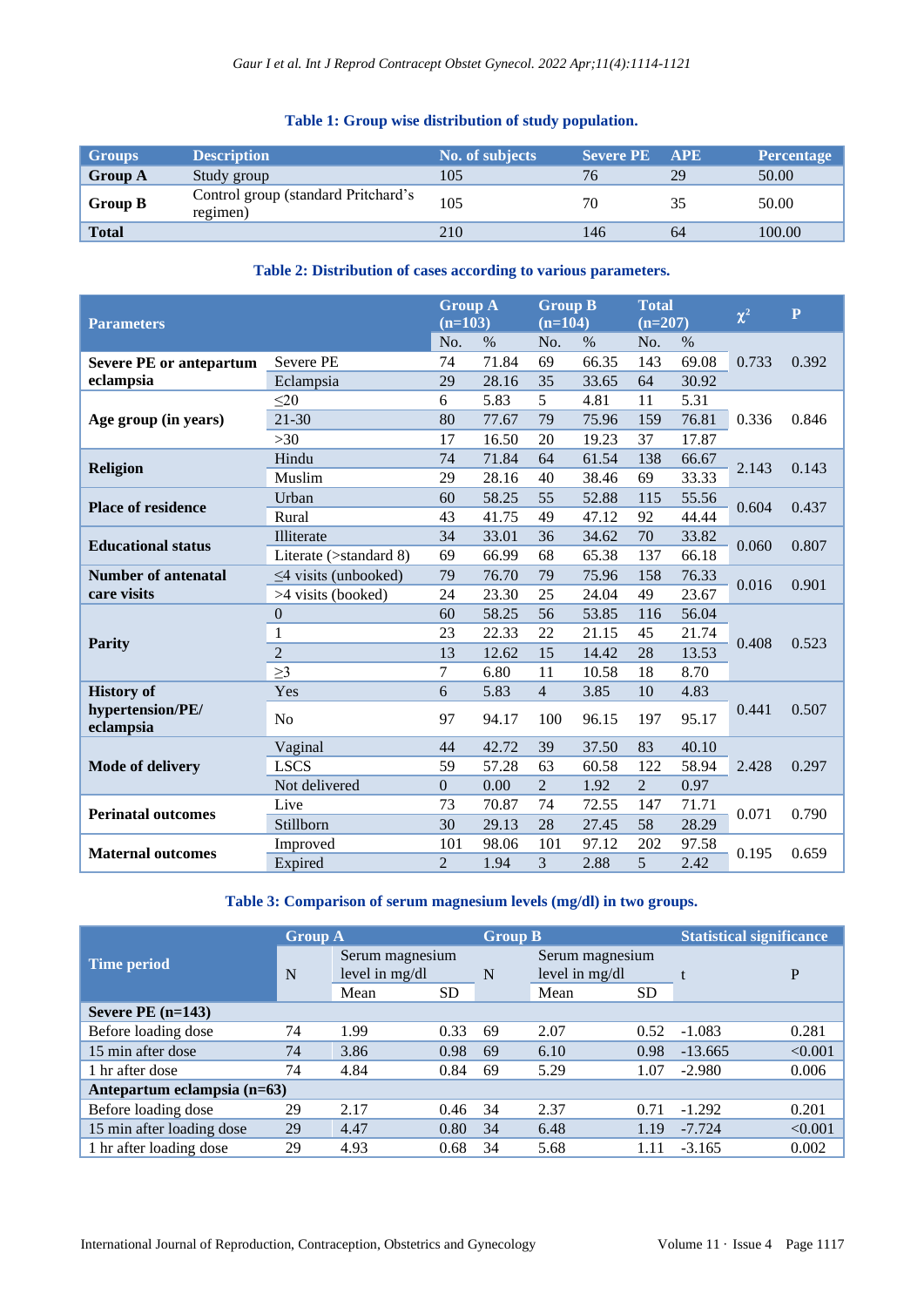#### **Table 4: Comparison of recurrence of convulsions in cases of antepartum eclampsia in two groups.**

| After treatment \        | Group A $(n=29)$ |               | Group B $(n=35)$ |       | Total $(n=64)$ |       | $\gamma^2$ |       |
|--------------------------|------------------|---------------|------------------|-------|----------------|-------|------------|-------|
|                          | No.              | $\frac{0}{0}$ | No.              | $\%$  | No.            | $\%$  |            |       |
| No repeated episodes     | 23               | 79.32         | 24               | 68.57 | 47             | 73.44 | 0.938      | 0.333 |
| <b>Repeated episodes</b> |                  | 20.68         |                  | 31.43 |                | 26.56 |            |       |

## **Table 5: Comparison of timing of recurrence of convulsions among cases of antepartum eclampsia in the two groups.**

| <b>Time of recurrent</b>                    | Group A $(n=6)$ |       | Group B $(n=11)$ |       | Total $(n=17)$ |       | $\gamma^2$ | P     |
|---------------------------------------------|-----------------|-------|------------------|-------|----------------|-------|------------|-------|
| convulsion (interval after loading<br>dose) | No.             | $\%$  | No.              | $\%$  | No.            | $\%$  |            |       |
| Within 5 min                                |                 | 33.33 |                  | 18.18 | -4             | 23.53 |            |       |
| Within 15 min                               |                 | 33.33 |                  | 45.45 | $\mathbf{7}$   | 41.18 | 0.892      | 0.827 |
| Within 1 hr                                 |                 | 16.67 |                  | 27.27 | $\overline{4}$ | 23.53 |            |       |
| Within 4 hr                                 |                 | 16.67 |                  | 9.09  | 2              | 11.76 |            |       |

## **Table 6: Comparison of recurrent convulsions and maternal mortality in different studies in women of antepartum eclampsia.**

| <b>Study</b>                     |               | <b>Present study</b> $(\% )$ | Begum et al $(\% )$ | Okusanya et al (%) <sub> </sub> |
|----------------------------------|---------------|------------------------------|---------------------|---------------------------------|
|                                  | Study group   | 20.68                        | 3.96                |                                 |
| <b>Recurrence of convulsions</b> | Control group | 31.43                        | 3.52                |                                 |
|                                  | Study group   | 1.94                         | 4.45                | 4.42                            |
| <b>Maternal mortality</b>        | Control group | 2.88                         | 5.02                |                                 |

The serum magnesium levels achieved therapeutic level after 15 minutes of loading dose in eclampsia but not in severe PE cases. This may be due to increased third space loss in patients with severe PE due to which there was delay in serum magnesium level to attain therapeutic levels.

Among women with antepartum eclampsia, mean serum magnesium levels of women of both groups were comparable prior to loading dose,  $2.17\pm0.46$  mg/dl and  $2.37\pm0.71$  mg/dl in group A and group B respectively (p=0.201). After loading dose there were statistically significant higher levels of serum magnesium in group B at both 15 min and 1 hour.

We can infer from the above table that after 1 hour of loading dose, in both PE and eclampsia patients, in both groups, therapeutic range of MgSO<sup>4</sup> is reached with added benefit of less propensity of toxicity in group A (as IV dose was omitted). In fact, we may one day in future, see a new world where IV dose was permanently omitted and only IM loading dose would be the standard loading dose recommendation.

Table 4 shows that out of 64 women with antepartum eclampsia, recurrence of convulsions (occurrence of convulsions after loading dose) was seen in 6 women  $(20.68\%)$  of group A and 11 women  $(31.4\%)$  of group B  $(p=0.333)$ . In our study group patients, maintenance dose was given for 12 hours and in control group patients,

maintenance dose was given for 24 hours. Still recurrent convulsions were more in the control group. These findings may be due to larger sample size in group B patients. Although the relation was statistically not significant, we at least can say that propensity of recurrent convulsion was not raised in patients in whom IV loading dose is omitted. These findings justified our study that low loading dose was sufficient to manage eclampsia.

Table 5 shows the time of recurrence of convulsions in the 17 patients in whom there were recurrent convulsions. The timing of recurrent convulsions was not significant.

None of the 64 patients had thrombocytopenia precluding the use of MgSO4. Severe local site pain and occurrence of gluteal abscess with use of IM  $MgSO<sub>4</sub>$  was not observed in any of our patients.

## **DISCUSSION**

Hypertensive disorders of pregnancy including PE and eclampsia complicate around 5-10% of pregnancies worldwide and together they were a member of the deadly triad, along with hemorrhage and infection that contributed to maternal morbidity and mortality.<sup>4,5</sup> The incidence was high in developing countries due to hypoproteinemia, malnutrition and poor obstetric facilities. Overall, 10-15% of maternal deaths were directly associated with PE and eclampsia. 2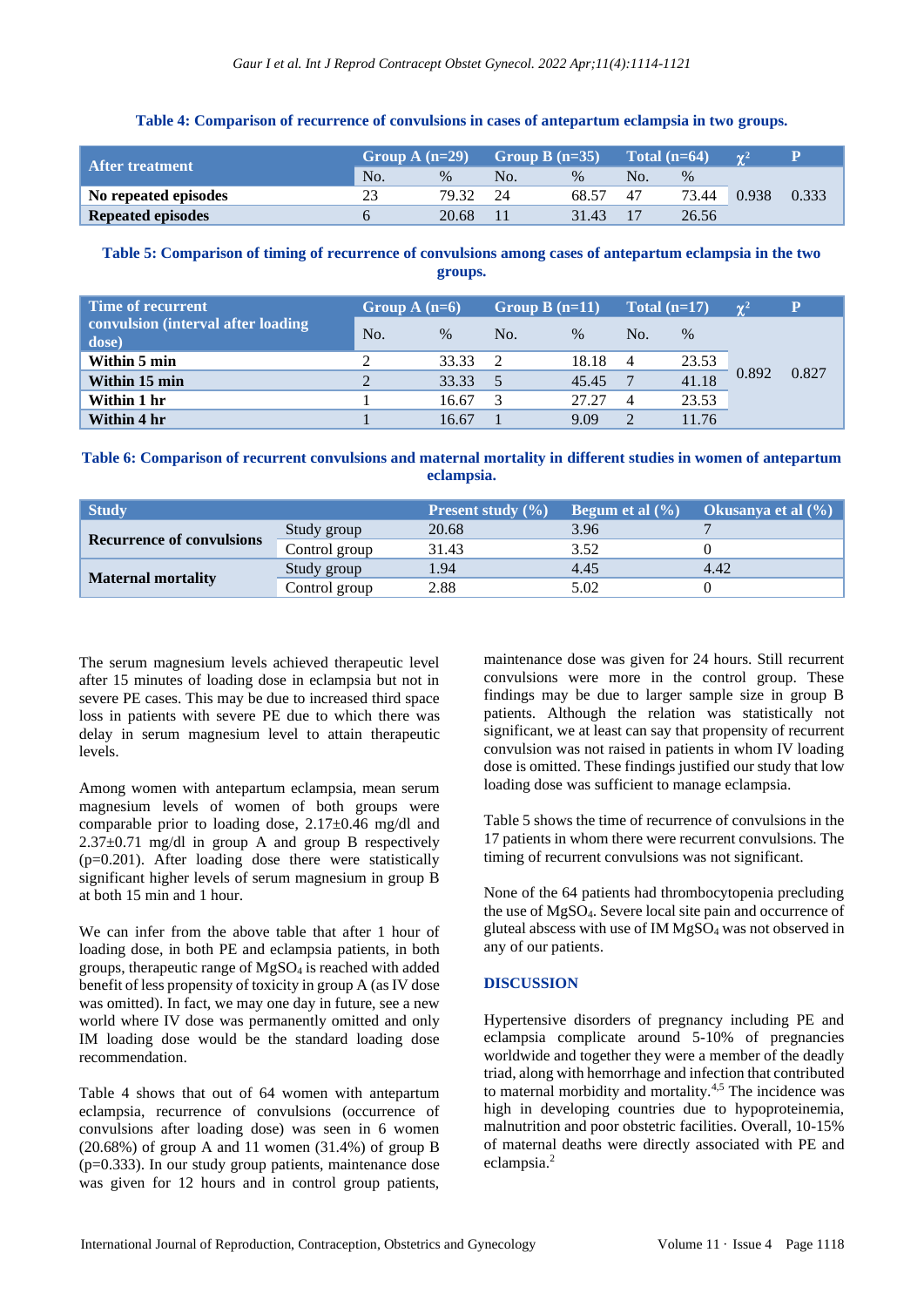The collaborative eclamptic trials in 1995 conclusively proved that MgSO<sup>4</sup> was the drug of choice for the anticonvulsant management of eclampsia rather than diazepam or phenytoin.<sup>6</sup> The use of this drug reduced maternal deaths from 7% to 4% and the recurrence rate of convulsion was reduced by 52% and 67% when compared with diazepam and phenytoin respectively.<sup>7,8</sup>

Since the introduction of Pritchard's regimen of MgSO<sup>4</sup> there had been a constant discussion regarding the dose of MgSO<sup>4</sup> and therapeutic serum magnesium levels.

Phuapradit et al and Witlin in their study, observed that MgSO4 dosing should vary according to women's weight or body mass index.9,10 Based on these observations various low dose regimens have been introduced in Asian countries.

The present study was a comparison between modified low dose regime of MgSO<sup>4</sup> (10 gm only IM loading dose omitting IV dose and continuing maintenance dose for 12 hours after delivery/last convulsion whichever was later as compared to 24 hours in Pritchard regime) and standard Pritchard regime of MgSO<sup>4</sup> (4 gm IV+10 gm IM of MgSO<sup>4</sup> loading dose), in terms of occurrence of convulsion in severe PE, recurrence of convulsion in eclampsia and serum levels of magnesium.

The relevance of our study lied in the fact that  $MgSO_4$  was not an innocuous drug. It was necessary to monitor the patients who were receiving the medication to prevent serious side-effects. It was recommended that frequent monitoring (every 5-10 min) should be undertaken during the first 2 hour of therapy when the intravenous regimen was being used. Where the number of patients was high in relation to attending doctor and health care workers frequent monitoring was sometimes difficult. MgSO<sup>4</sup> particularly IV appeared scary to be given at all places considering this; IM regime appeared to be most suitable.

As mentioned in literature serum magnesium levels of 2.0 to 3.5 mmol/l or 4.8 to 8.4 mg/dl or 4 to 7 mEq/l had been suggested for treatment and prevention of eclamptic convulsions.<sup>11</sup>

In present study serum magnesium levels were measured prior, after 15 min and 1 hour of loading dose of MgSO4, which showed low level of serum magnesium (but still in therapeutic range) in study group as compared to control group. In severe PE women, therapeutic serum magnesium levels were not reached after 15 min of loading dose administration but were in therapeutic range at 1 hour post loading dose. In eclampsia women serum magnesium level were within therapeutic range after 15 min and 1 hour both in study group and control group.

On comparing with another study in 2015 by Savitha et al assessed the effectiveness of low dose MgSO<sup>4</sup> regime for the prevention of convulsion in severe PE and eclampsia and compared the therapeutic levels of serum magnesium at 1 hour, 6 hour and 12 hours after administration of loading dose.<sup>12</sup> In study group, low dose MgSO<sub>4</sub>, loading dose 4 gm IV, maintenance dose 2 gm/4 hr IV infusion and in control group loading dose 4 gm IV, maintenance dose of 2 gm/hr IV infusion was given serum magnesium levels prior to loading dose were not measured either in study group or in control group. There was statistically significant difference between serum magnesium levels at 1 hour, 6 hour and 12 hour between the two groups  $(p<0.01)$  but levels in both groups were in the rapeutic range at all time intervals at which they were measured.

#### *Recurrence of convulsions in eclampsia*

In present study, recurrence of convulsions among antepartum eclampsia (APE) women was 31.43% in group B and 20.68% in group A; this was in variance to the results described in standard literature of western population. This can be explained by poor health awareness among Indian women leading to late arrival at heath care centres. So that by the time they arrive they have already had many convulsions (5.30±3.32 in group A and  $4.63 \pm 3.19$  in group B in women who did not have repeat convulsions and  $6.67\pm3.78$  in group A and  $6.18\pm4.36$  in group B in women who had repeat convulsions) and were in a low condition.

In their study, Samoriski et al observed that generalized clonic seizures resulted in a progressive decrease in both the generalized seizure threshold and caused hypoxic brain injury.<sup>13</sup> So it was postulated that the high number of seizures prior to admission resulted in lower seizure threshold and hypoxic brain injury accounting for the high incidence of recurrent seizures after MgSO<sup>4</sup> loading dose in both groups.

It was shown in Table 3 that in present study it was found that convulsions did not occur after giving  $MgSO<sub>4</sub>$  in women of severe PE in both groups. However, in APE repeated episodes of convulsions were observed in 20.68% and 31.43% women in group A and group B respectively and the difference was not found to be statistically significant ( $p=0.333$ ).

In group A, recurrent convulsions occurred in 6 women (20.68%) and in all of them serum magnesium levels were not in therapeutic range. In group B, 11 women had recurrent convulsions in whom 9 women had serum magnesium levels in therapeutic range, in only 1 woman therapeutic levels were not reached and sample of one woman could not be sent as she expired within 15 min of admission.

Begum et al 2002 in their study, used only loading dose consisting of 4 gm intravenously and 6 gm intramuscularly in each buttock in study group and 4 gm intravenously and 6 gm intramuscularly as loading followed by 2.5 gm intramuscularly every 4 hourly in each alternate buttock for 24 hourly in control group and the difference in recurrence rate of convulsion in both the groups was not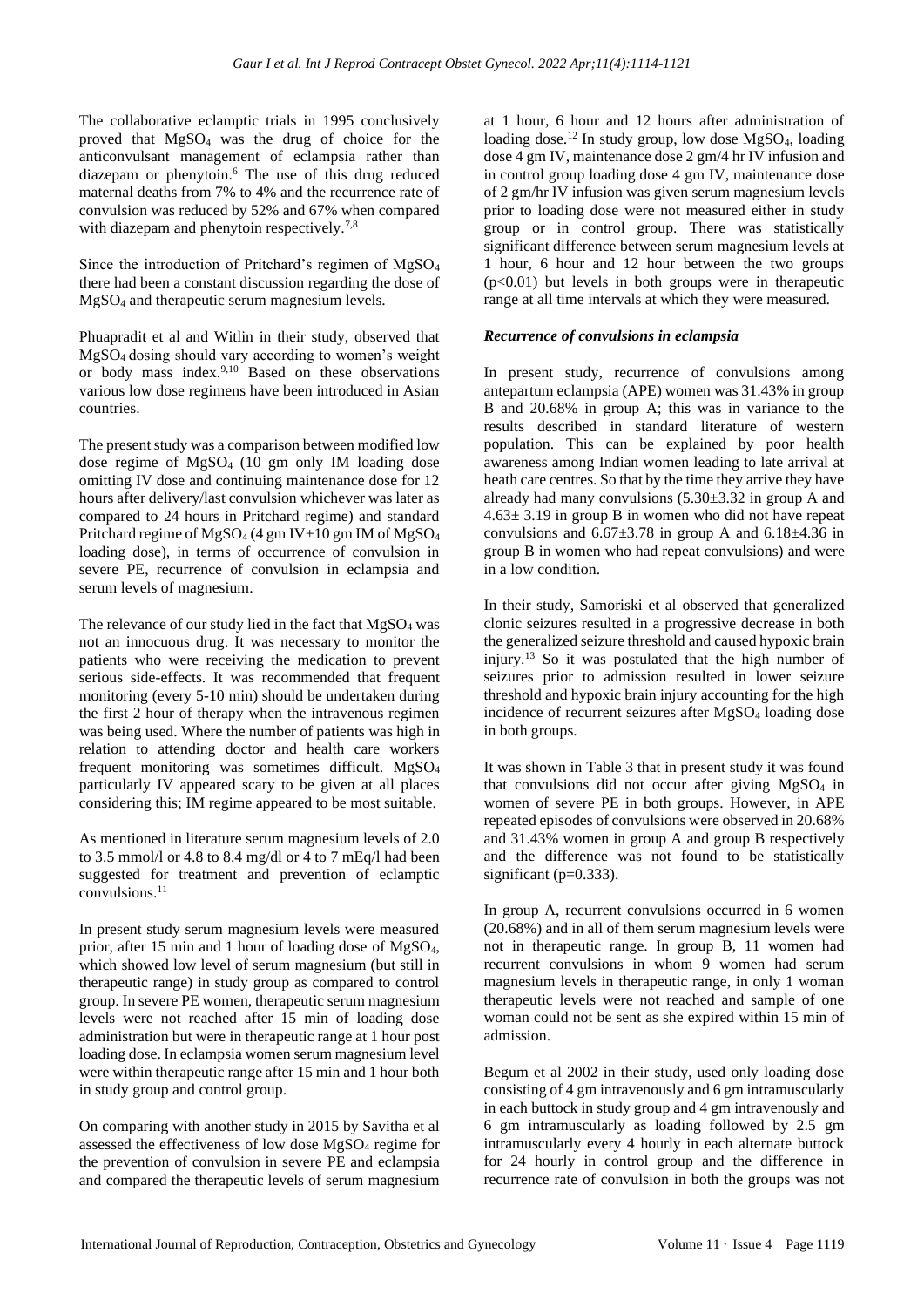significant.<sup>14</sup> So they concluded that only a reduced loading dose of 10 gm  $(4 \text{ gm IV}+6 \text{ gm IM})$  was sufficient for preventing recurrent convulsions in eclampsia in Bangladeshi women.

Okusanya et al 2012 in their study, used loading dose of 10 gm MgSO4 via IM route in study group and 14 gm loading dose (10 gm IM and 4 gm IV) of Pritchard regimen was given to control group in women with severe PE/eclampsia and there was no significant difference in rate of recurrent convulsion  $(p=0.1948)^{15}$ 

## *Maternal outcome*

Present study showed that maternal outcome of majority of women was good with 101 women of each group being discharged well (97.58% overall; 98.06% group A and 97.12% group B). Maternal death occurred in 2 women (1.94%) in group A and 3 women (2.88%) in group B. This difference was not found to be statistically significant  $(p=0.659)$ . Cause of death of 2 women of group A was pulmonary edema and pulmonary embolism each. 3 women expired in group B and the cause of death of 3 women in group B was pulmonary edema, pulmonary embolism and DIC with pulmonary embolism in each case.

Table 6 shows that maternal deaths in present study were lower as compared to observations by Begum et al and Okusanya et al in their studies.14,15

The reported maternal mortality ranged from 0.4% to 4% depending on the condition of the women on admission and hospital facilities.

## **CONCLUSION**

The present study indicates that a reduced loading dose (only 10 gm IM) and shortened period of maintenance dose (12 hours after delivery/convulsion whichever is later) of MgSO<sup>4</sup> alone is as effective in controlling and preventing the recurrence of convulsions in eclampsia as that of Pritchard regime in Indian women. It also has the added advantage of being less expensive and in reducing the number of painful IM injections. The introduction of only IM MgSO<sup>4</sup> to primary health facilities would make available an evidence-based treatment at the first point of contact for women with eclampsia as in present study 44.34% women had been referred without being given loading dose of MgSO4. This study suggests that many lives may be saved by this intervention and demonstrates the prospects for its use at this level of care. The adverse maternal and perinatal outcome in this study is still unacceptably high due to poor antenatal care received by the patients; however, based on the findings from this study, consideration should be given to the use of low dose MgSO<sup>4</sup> in the management of eclampsia as there is no significant difference between it and the standard Pritchard regime. The key issue in developing countries like India is transport and high patient to staff ratio, especially in rural areas. After women start getting convulsions they need to be transported to a tertiary referral center. In such situations, the intramuscular regime can be initiated and then they can be transported without fear of convulsion during transit. The dose we propose is small and very easy to administer.

A larger study, preferably a randomized control trial is recommended to further evaluate the feasibility and efficacy of the use of only MgSO4 intramuscular loading dose in cases of eclampsia and severe preeclampsia.

*Funding: No funding sources Conflict of interest: None declared Ethical approval: The study was approved by the Institutional Ethics Committee*

## **REFERENCES**

- 1. Tukur J. The use of magnesium sulphate for the treatment of severe pre-eclampsia and eclampsia. Ann Afr Med. 2009;8(2).
- 2. Firoz T, Sanghvi H, Merialdi M, vonDadelszen P. Pre-eclampsia in low and middle income countries. Best Pract Res Clin Obstetr Gynaecol. 2011;25(4):537-48.
- 3. Bigdeli M, Zafar S, Assad H, Ghaffar A. Health system barriers to access and use of magnesium sulfate for women with severe pre-eclampsia and eclampsia in Pakistan: evidence for policy and practice. PloS One. 2013;8(3):59158.
- 4. Cunningham F, Leveno K, Bloom S, Spong CY, Dashe J. Williams Obstetrics. 24th ed. McGraw-Hill; 2014: 728.
- 5. Aabidha PM, Cherian AG, Paul E, Helan J. Maternal and fetal outcome in pre-eclampsia in a secondary care hospital in South India. J Fam Med Prim Care. 2015;4(2):257.
- 6. Group TE. Which anticonvulsant for women with eclampsia? Evidence from the collaborative eclampsia trial. Lancet. 1995;345(8963):1455-63.
- 7. Omu AE, Al-Harmi J, Vedi HL, Mlechkova L, Sayed AF, Al-Ragum NS. Magnesium sulphate therapy in women with pre-eclampsia and eclampsia in Kuwait. Med Prin Pract. 2008;17(3):227-32.
- 8. Trial CE. Which anticonvulsant for women with eclampsia. Lancet. 1995;10(345):8963.
- 9. Phuapradit W, Saropala N, Haruvasin S, Thuvasethakul P. Serum level of magnesium attained in magnesium sulfate therapy for severe preeclampsia. J Obstetr Gynaecol Res. 1993;19(4):387-90.
- 10. Witlin AG. Prevention and treatment of eclamptic convulsions. Clin Obstetr Gynecol. 1999;42(3):507.
- 11. Cunningham F, Leveno K, Bloom S, Spong CY, Dashe J. Williams Obstetrics. 24th ed. McGraw-Hill; 2014: 759.
- 12. Savitha TS, Suvarna R, Uma T. A comparative study of low dose magnesium sulphate regime versus zuspan's regime in severe pre-eclampsia and